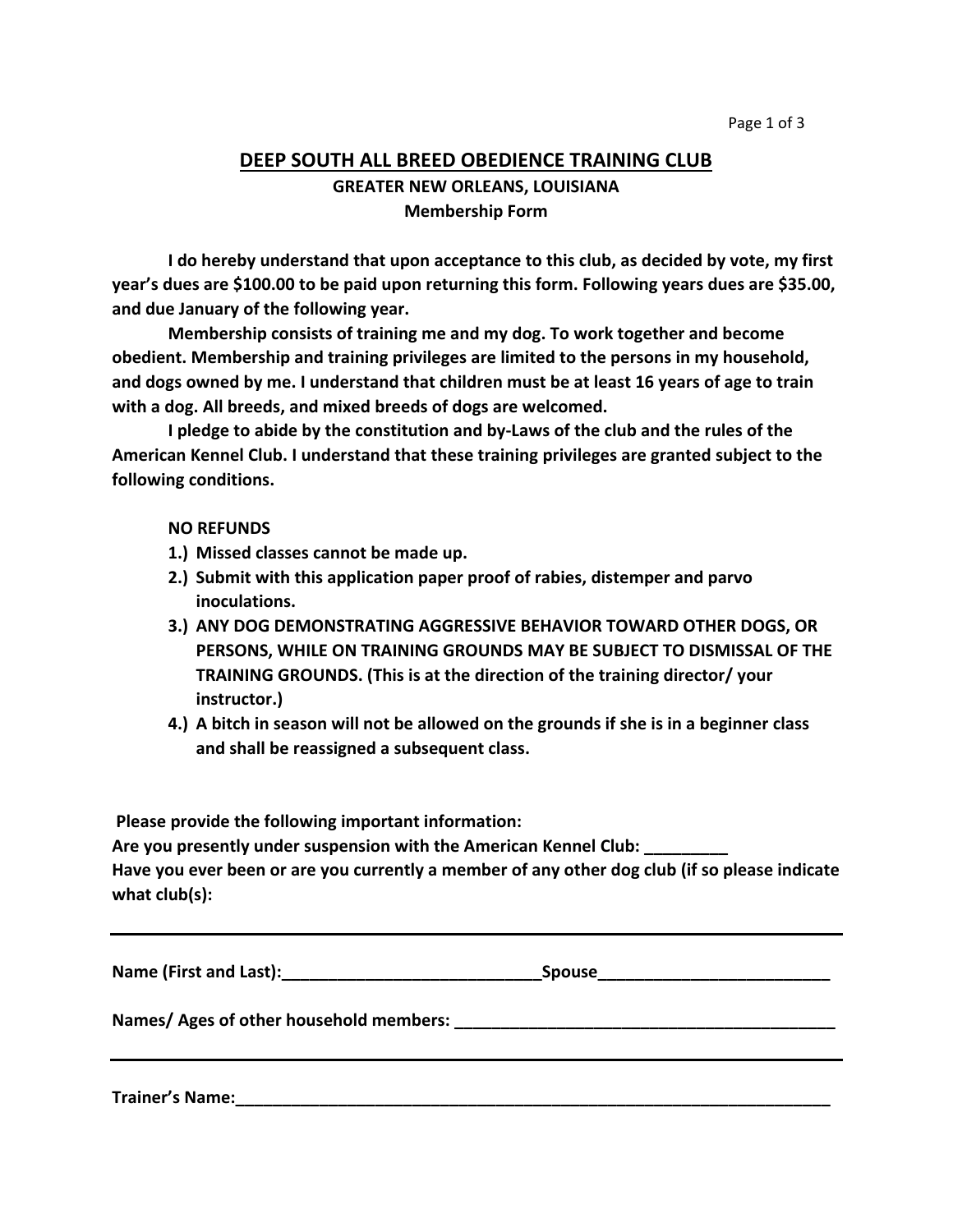|                                                                                                                                                                  |  | Page 2 of 3 |
|------------------------------------------------------------------------------------------------------------------------------------------------------------------|--|-------------|
|                                                                                                                                                                  |  |             |
|                                                                                                                                                                  |  |             |
|                                                                                                                                                                  |  |             |
|                                                                                                                                                                  |  |             |
|                                                                                                                                                                  |  |             |
| Breed: ________________________________(Other canines can be named on following page.)                                                                           |  |             |
| Were you referred by another member? If so, please provide their name to us:<br>,我们也不会有什么。""我们的人,我们也不会有什么?""我们的人,我们也不会有什么?""我们的人,我们也不会有什么?""我们的人,我们也不会有什么?""我们的人 |  |             |
|                                                                                                                                                                  |  |             |
|                                                                                                                                                                  |  |             |
| Paid ______ CASH/CHECK #________ for membership of above named household.                                                                                        |  |             |
| Proof of RABIES______ DISTEMPER______ PARVO_____                                                                                                                 |  |             |